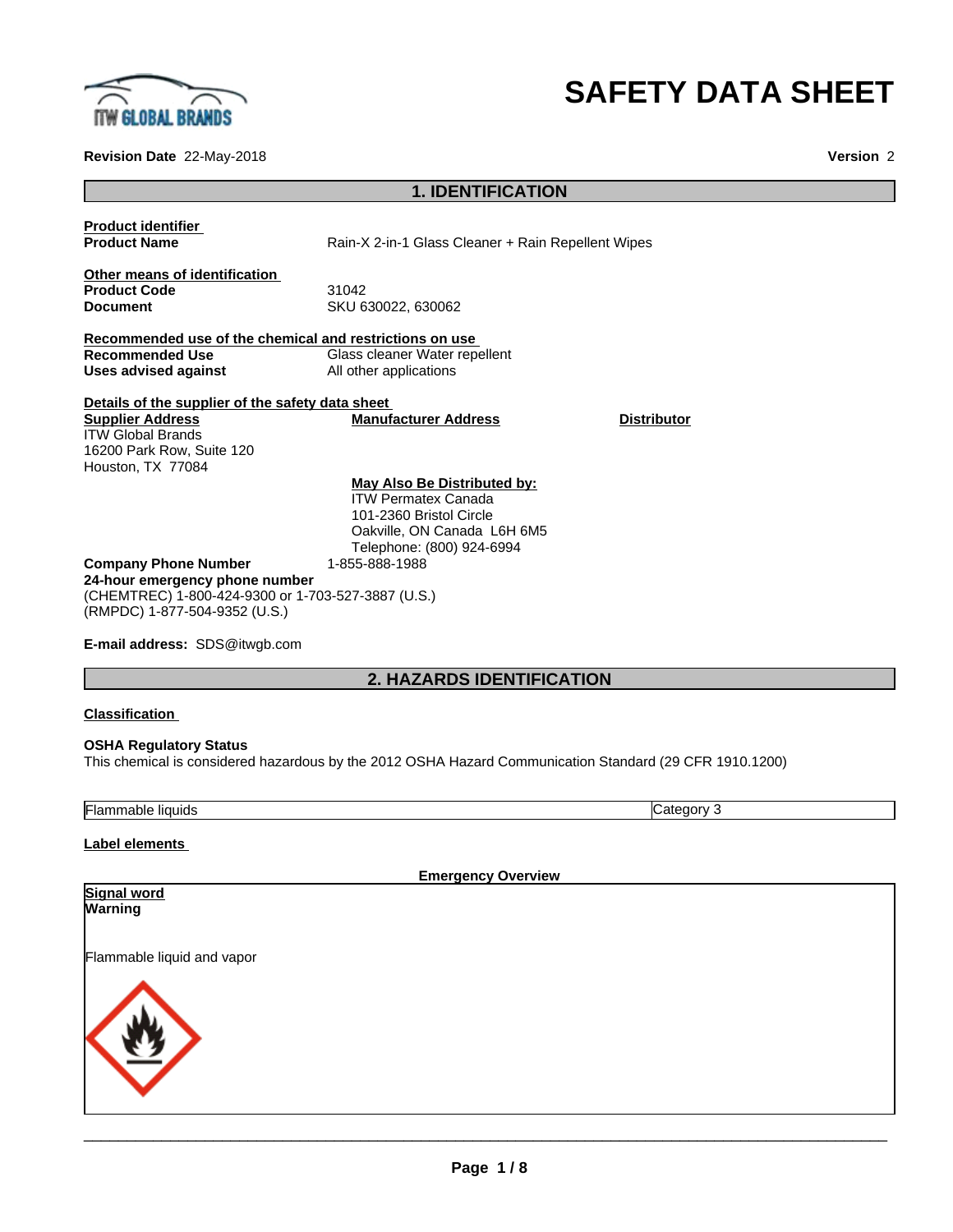#### **Appearance** Wipes **Physical state** Wipes containing liquid **Odor** Slight Fruity

\_\_\_\_\_\_\_\_\_\_\_\_\_\_\_\_\_\_\_\_\_\_\_\_\_\_\_\_\_\_\_\_\_\_\_\_\_\_\_\_\_\_\_\_\_\_\_\_\_\_\_\_\_\_\_\_\_\_\_\_\_\_\_\_\_\_\_\_\_\_\_\_\_\_\_\_\_\_\_\_\_\_\_\_\_\_\_\_\_\_\_\_\_

#### **Precautionary Statements - Prevention**

Use only outdoors or in a well-ventilated area Avoid breathing mists or vapors Avoid contact with eyes and respiratory system May cause eye, skin or respiratory irritation Keep away from heat/sparks/open flames/hot surfaces. - No smoking

#### **Precautionary Statements - Response**

Get medical advice/attention if you feel unwell IF IN EYES: Rinse thoroughly with water for several minutes. If eye irritation persists, get medical attention IF INHALED: Remove victim to fresh air and keep at rest IF SWALLOWED: Rinse mouth. DO NOT induce vomiting

#### **Precautionary Statements - Storage**

Store in a well-ventilated place. Keep container tightly closed

#### **Precautionary Statements - Disposal**

Dispose of contents/container to an approved waste disposal plant

#### **Hazards not otherwise classified (HNOC)**

Not applicable

#### **Other Information**

- May be harmful if inhaled or swallowed

#### **3. COMPOSITION/INFORMATION ON INGREDIENTS**

#### **Substance(s)**

| .<br>$ -$<br>Chemical<br>Name | .<br>ຽ NC<br>CA.                  | $\cdots$<br>.∡ n/<br>41 F F |
|-------------------------------|-----------------------------------|-----------------------------|
| <b>WATER</b>                  | 10E<br>7700<br>$\sim$<br>∵ےد ،    | $\sqrt{2}$<br>60<br>טט      |
| <b>CETONE</b><br>^''<br>ושח   | $\sim$<br>$\sim$ $\sim$<br>67-64- |                             |

#### **4. FIRST AID MEASURES**

#### **Description of first aid measures**

| <b>General advice</b>              | Get medical advice/attention if you feel unwell.                                                                                                                                                 |  |
|------------------------------------|--------------------------------------------------------------------------------------------------------------------------------------------------------------------------------------------------|--|
| Eye contact                        | IF IN EYES: Rinse cautiously with water for several minutes. Remove contact lenses, if<br>present and easy to do. Continue rinsing. If eye irritation persists: Get medical<br>advice/attention. |  |
| <b>Skin contact</b>                | IF ON SKIN:. Wash skin with soap and water. If skin irritation persists, call a physician.<br>Take off contaminated clothing and wash before reuse.                                              |  |
| <b>Inhalation</b>                  | IF INHALED: Remove victim to fresh air and keep at rest in a position comfortable for<br>breathing. If symptoms persist, call a physician.                                                       |  |
| <b>Ingestion</b>                   | IF SWALLOWED:. Do NOT induce vomiting. Never give anything by mouth to an<br>unconscious person. Call a physician.                                                                               |  |
| Self-protection of the first aider | Ensure that medical personnel are aware of the material(s) involved and take precautions to<br>protect themselves.                                                                               |  |
|                                    |                                                                                                                                                                                                  |  |

#### **Most important symptoms and effects, both acute and delayed**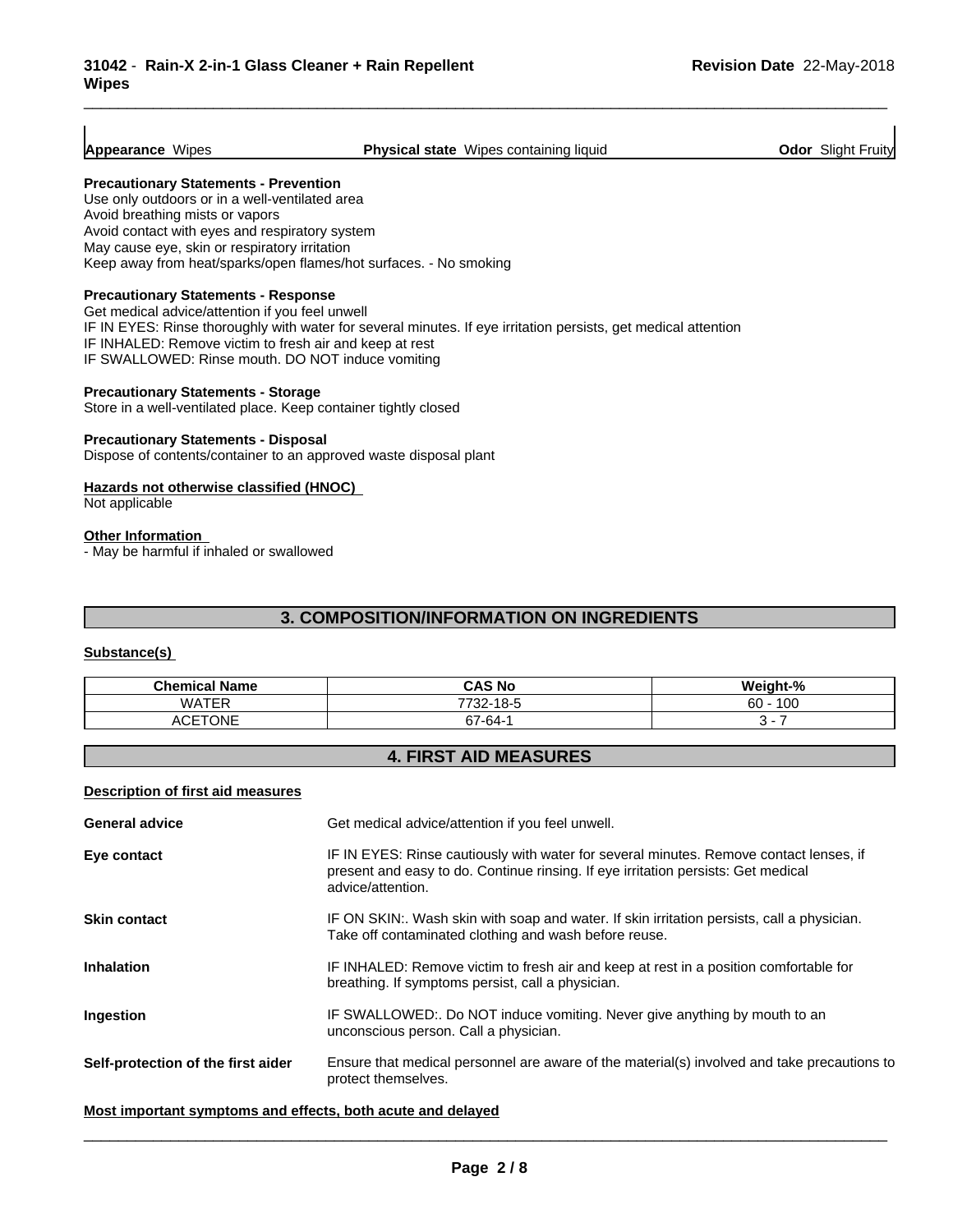| <b>Symptoms</b>                                                                                            | See section 2 for more information.                                                                                                                                                                                                                                              |
|------------------------------------------------------------------------------------------------------------|----------------------------------------------------------------------------------------------------------------------------------------------------------------------------------------------------------------------------------------------------------------------------------|
|                                                                                                            | Indication of any immediate medical attention and special treatment needed                                                                                                                                                                                                       |
| Note to physicians                                                                                         | Treat symptomatically.                                                                                                                                                                                                                                                           |
|                                                                                                            | <b>5. FIRE-FIGHTING MEASURES</b>                                                                                                                                                                                                                                                 |
| Suitable extinguishing media<br>Dry chemical, CO2, water spray or regular foam                             |                                                                                                                                                                                                                                                                                  |
| Unsuitable extinguishing media<br>None                                                                     |                                                                                                                                                                                                                                                                                  |
| Specific hazards arising from the chemical<br>Flammable.                                                   |                                                                                                                                                                                                                                                                                  |
| <b>Explosion data</b><br><b>Sensitivity to Mechanical Impact</b><br><b>Sensitivity to Static Discharge</b> | None.<br>May be ignited by heat, sparks or flames.                                                                                                                                                                                                                               |
| <b>Protective equipment and precautions for firefighters</b><br>protective gear.                           | As in any fire, wear self-contained breathing apparatus pressure-demand, MSHA/NIOSH (approved or equivalent) and full                                                                                                                                                            |
|                                                                                                            | <b>6. ACCIDENTAL RELEASE MEASURES</b>                                                                                                                                                                                                                                            |
|                                                                                                            | Personal precautions, protective equipment and emergency procedures                                                                                                                                                                                                              |
| <b>Personal precautions</b>                                                                                | Ensure adequate ventilation, especially in confined areas. Avoid contact with eyes and skin.<br>Use personal protective equipment as required.                                                                                                                                   |
| <b>Environmental precautions</b>                                                                           |                                                                                                                                                                                                                                                                                  |
| <b>Environmental precautions</b>                                                                           | See Section 12 for additional Ecological Information.                                                                                                                                                                                                                            |
| Methods and material for containment and cleaning up                                                       |                                                                                                                                                                                                                                                                                  |
| <b>Methods for containment</b>                                                                             | Prevent further leakage or spillage if safe to do so.                                                                                                                                                                                                                            |
| Methods for cleaning up                                                                                    | Ensure adequate ventilation. Soak up with inert absorbent material. Sweep up and shovel<br>into suitable containers for disposal.                                                                                                                                                |
| Prevention of secondary hazards                                                                            | Clean contaminated objects and areas thoroughly observing environmental regulations.                                                                                                                                                                                             |
|                                                                                                            | 7. HANDLING AND STORAGE                                                                                                                                                                                                                                                          |
| <b>Precautions for safe handling</b>                                                                       |                                                                                                                                                                                                                                                                                  |
| Advice on safe handling                                                                                    | Handle in accordance with good industrial hygiene and safety practice. Avoid breathing<br>vapors or mists. Avoid contact with skin, eyes or clothing. Wash thoroughly after handling.<br>Wash contaminated clothing before reuse. Use personal protective equipment as required. |
| Conditions for safe storage, including any incompatibilities                                               |                                                                                                                                                                                                                                                                                  |
| <b>Storage Conditions</b>                                                                                  | Keep out of the reach of children. Keep in a dry, cool and well-ventilated place.                                                                                                                                                                                                |
|                                                                                                            |                                                                                                                                                                                                                                                                                  |

\_\_\_\_\_\_\_\_\_\_\_\_\_\_\_\_\_\_\_\_\_\_\_\_\_\_\_\_\_\_\_\_\_\_\_\_\_\_\_\_\_\_\_\_\_\_\_\_\_\_\_\_\_\_\_\_\_\_\_\_\_\_\_\_\_\_\_\_\_\_\_\_\_\_\_\_\_\_\_\_\_\_\_\_\_\_\_\_\_\_\_\_\_

**Incompatible materials Strong oxidizing agents, None known** 

## **8. EXPOSURE CONTROLS/PERSONAL PROTECTION**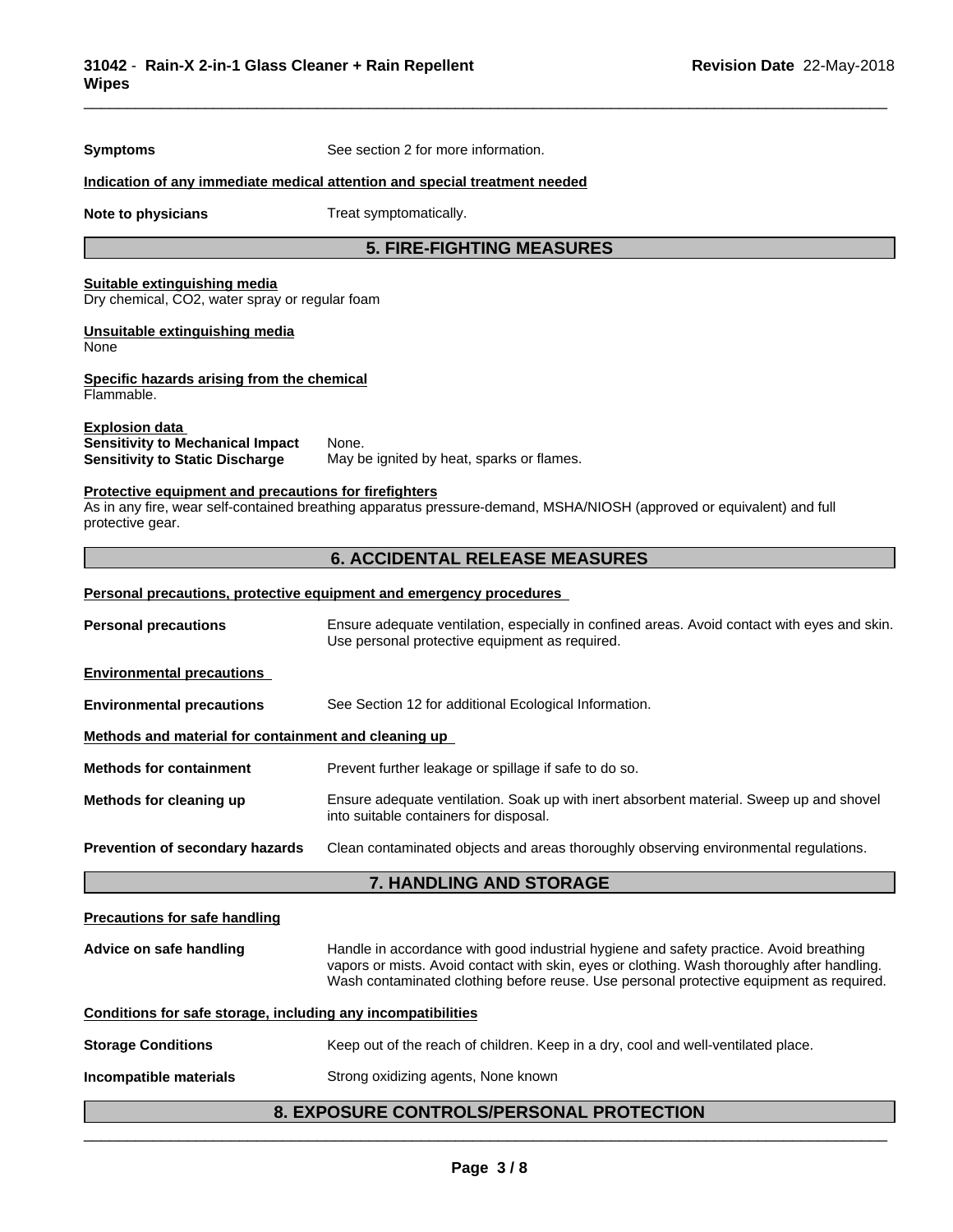#### **Control parameters**

| <b>Exposure Guidelines</b> |                  |                                            |                       |  |
|----------------------------|------------------|--------------------------------------------|-----------------------|--|
| <b>Chemical Name</b>       | <b>ACGIH TLV</b> | <b>OSHA PEL</b>                            | <b>NIOSH IDLH</b>     |  |
| <b>ACETONE</b>             | STEL: 500 ppm    | TWA: 1000 ppm                              | <b>IDLH: 2500 ppm</b> |  |
| 67-64-1                    | TWA: 250 ppm     | TWA: 2400 mg/m <sup>3</sup>                | TWA: 250 ppm          |  |
|                            |                  | (vacated) TWA: 750 ppm                     | TWA: 590 mg/m $3$     |  |
|                            |                  | (vacated) TWA: $1800 \text{ mg/m}^3$       |                       |  |
|                            |                  | (vacated) STEL: 2400 mg/m <sup>3</sup> The |                       |  |
|                            |                  | acetone STEL does not apply to the         |                       |  |
|                            |                  | cellulose acetate fiber industry. It is    |                       |  |
|                            |                  | in effect for all other sectors            |                       |  |
|                            |                  | (vacated) STEL: 1000 ppm                   |                       |  |

*NIOSH IDLH Immediately Dangerous to Life or Health*

**Other Information** Vacated limits revoked by the Court of Appeals decision in AFL-CIO v.OSHA, 965 F.2d 962 (11th Cir., 1992).

\_\_\_\_\_\_\_\_\_\_\_\_\_\_\_\_\_\_\_\_\_\_\_\_\_\_\_\_\_\_\_\_\_\_\_\_\_\_\_\_\_\_\_\_\_\_\_\_\_\_\_\_\_\_\_\_\_\_\_\_\_\_\_\_\_\_\_\_\_\_\_\_\_\_\_\_\_\_\_\_\_\_\_\_\_\_\_\_\_\_\_\_\_

#### **Appropriate engineering controls**

| <b>Engineering Controls</b> | Showers             |  |
|-----------------------------|---------------------|--|
|                             | Eyewash stations    |  |
|                             | Ventilation systems |  |

#### **Individual protection measures, such as personal protective equipment**

| Eye/face protection                   | Wear safety glasses with side shields (or goggles).                                                                                             |  |
|---------------------------------------|-------------------------------------------------------------------------------------------------------------------------------------------------|--|
| Skin and body protection              | Wear protective natural rubber, nitrile rubber, Neoprene™ or PVC gloves.                                                                        |  |
| <b>Respiratory protection</b>         | Use NIOSH-approved air-purifying respirator with organic vapor cartridge or canister, as<br>appropriate.                                        |  |
| <b>General Hygiene Considerations</b> | Handle in accordance with good industrial hygiene and safety practice. Regular cleaning of<br>equipment, work area and clothing is recommended. |  |

## **9. PHYSICAL AND CHEMICAL PROPERTIES**

#### **Information on basic physical and chemical properties**

| <b>Physical state</b><br>Appearance<br>Odor<br><b>Odor threshold</b> | Wipes containing liquid<br>Wipes<br><b>Slight Fruity</b><br>No information available |                  |  |
|----------------------------------------------------------------------|--------------------------------------------------------------------------------------|------------------|--|
| <b>Property</b>                                                      | Values                                                                               | Remarks • Method |  |
| рH                                                                   | 5-7 (Liquid)                                                                         |                  |  |
| Melting point / freezing point                                       | No information available                                                             |                  |  |
| Boiling point / boiling range                                        | 100 °C / 212 °F (Liquid)                                                             |                  |  |
| <b>Flash point</b>                                                   | >27 °C / >80 °F (Liquid)                                                             | CC (closed cup)  |  |
| <b>Evaporation rate</b>                                              | No information available                                                             |                  |  |
| Flammability (solid, gas)                                            | No information available                                                             |                  |  |
| <b>Flammability Limit in Air</b>                                     |                                                                                      |                  |  |
| <b>Upper flammability limit:</b>                                     | No information available                                                             |                  |  |
| Lower flammability limit:                                            | No information available                                                             |                  |  |
| Vapor pressure                                                       | Not Determined                                                                       |                  |  |
| Vapor density                                                        | No information available                                                             |                  |  |
| <b>Relative density</b>                                              | $0.99$ g/cm3                                                                         |                  |  |
| <b>Water solubility</b>                                              | Soluble in water                                                                     |                  |  |
| Solubility in other solvents                                         | No information available                                                             |                  |  |
| <b>Partition coefficient</b>                                         | No information available                                                             |                  |  |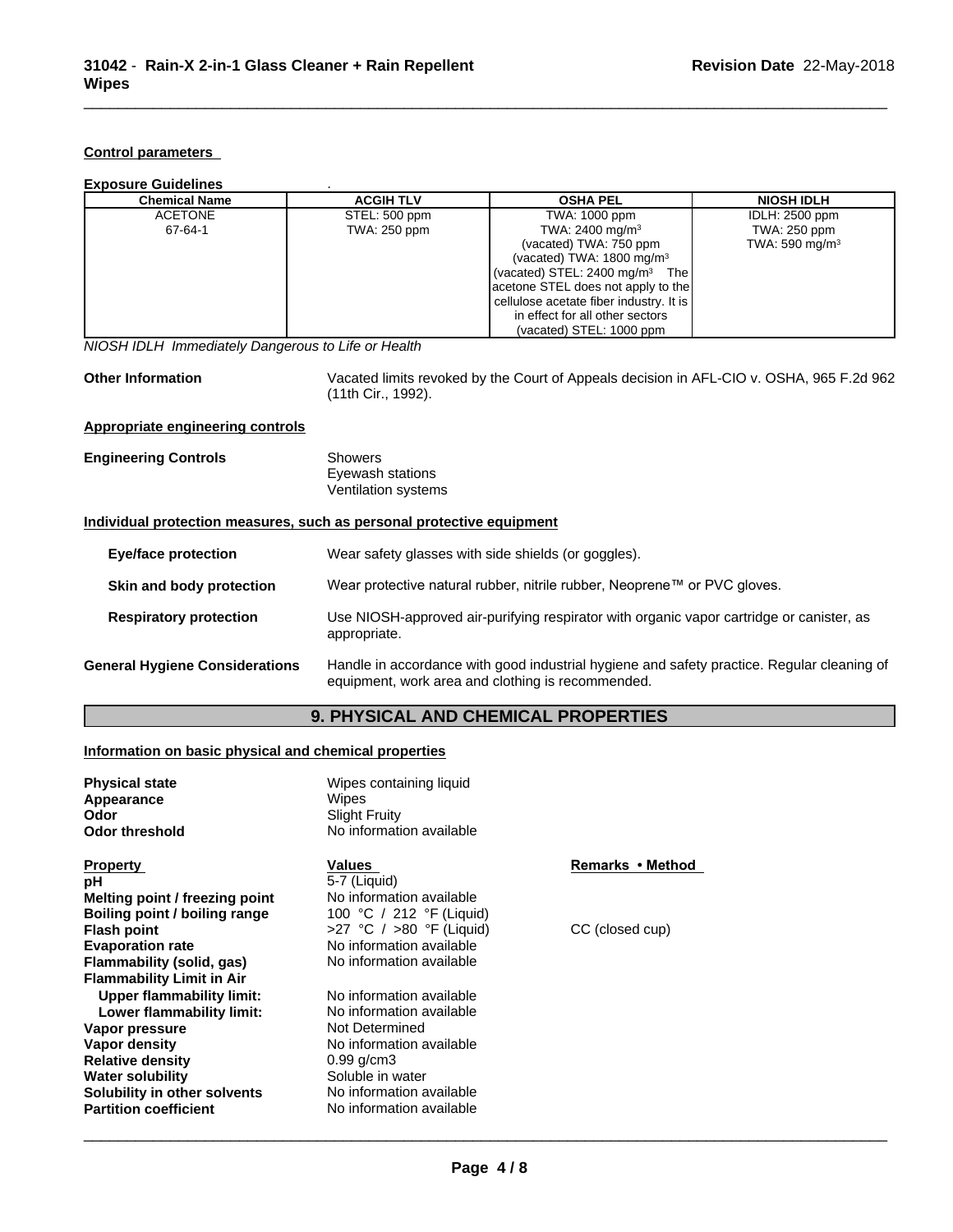|                                                                     | <b>10. STABILITY AND REACTIVITY</b> |
|---------------------------------------------------------------------|-------------------------------------|
| <b>Bulk density</b>                                                 | No information available            |
| <b>Density</b>                                                      | 8.26 lbs/gal                        |
| <b>VOC Content (%)</b>                                              | ا>                                  |
| <b>Molecular weight</b>                                             | No information available            |
| Softening point                                                     | No information available            |
| <b>Other Information</b>                                            |                                     |
| <b>Oxidizing properties</b>                                         | No information available            |
| <b>Explosive properties</b>                                         | No information available            |
| <b>Dynamic viscosity</b>                                            | No information available            |
| <b>Kinematic viscosity</b>                                          | No information available            |
| <b>Autoignition temperature</b><br><b>Decomposition temperature</b> | No information available            |
|                                                                     | No information available            |

## **10. STABILITY AND REACTIVITY**

\_\_\_\_\_\_\_\_\_\_\_\_\_\_\_\_\_\_\_\_\_\_\_\_\_\_\_\_\_\_\_\_\_\_\_\_\_\_\_\_\_\_\_\_\_\_\_\_\_\_\_\_\_\_\_\_\_\_\_\_\_\_\_\_\_\_\_\_\_\_\_\_\_\_\_\_\_\_\_\_\_\_\_\_\_\_\_\_\_\_\_\_\_

#### **Reactivity**

Stable under normal use

#### **Chemical stability**

Stable under recommended storage conditions

#### **Possibility of Hazardous Reactions**

None under normal processing.

#### **Conditions to avoid**

Keep away from all heat sources, open flames and other sources of ignition.

#### **Incompatible materials**

Strong oxidizing agents, None known

#### **Hazardous Decomposition Products**

Carbon oxides

#### **11. TOXICOLOGICAL INFORMATION**

#### **Information on likely routes of exposure**

| <b>Inhalation</b>   | May be harmful if inhaled. May cause irritation of respiratory tract.              |
|---------------------|------------------------------------------------------------------------------------|
| Eye contact         | Contact with eyes may cause irritation. May cause redness and tearing of the eyes. |
| <b>Skin contact</b> | May cause skin irritation and/or dermatitis.                                       |
| Ingestion           | May be harmful if swallowed. Ingestion may cause irritation to mucous membranes.   |

| <b>Chemical Name</b> | Oral LD50            | Dermal LD50 | <b>Inhalation LC50</b>                |
|----------------------|----------------------|-------------|---------------------------------------|
| <b>WATER</b>         | $> 90$ mL/kg (Rat)   |             |                                       |
| 7732-18-5            |                      |             |                                       |
| <b>ACETONE</b>       | $=$ 5800 mg/kg (Rat) |             | $=$ 50100 mg/m <sup>3</sup> (Rat) 8 h |
| $167 - 64 - 1$       |                      |             |                                       |

#### **Information on toxicological effects**

**Symptoms** No information available.

#### **Delayed and immediate effects as well as chronic effects from short and long-term exposure**

| <b>Sensitization</b>   | No information available. |
|------------------------|---------------------------|
| Germ cell mutagenicity | No information available. |
| Carcinogenicity        | No information available. |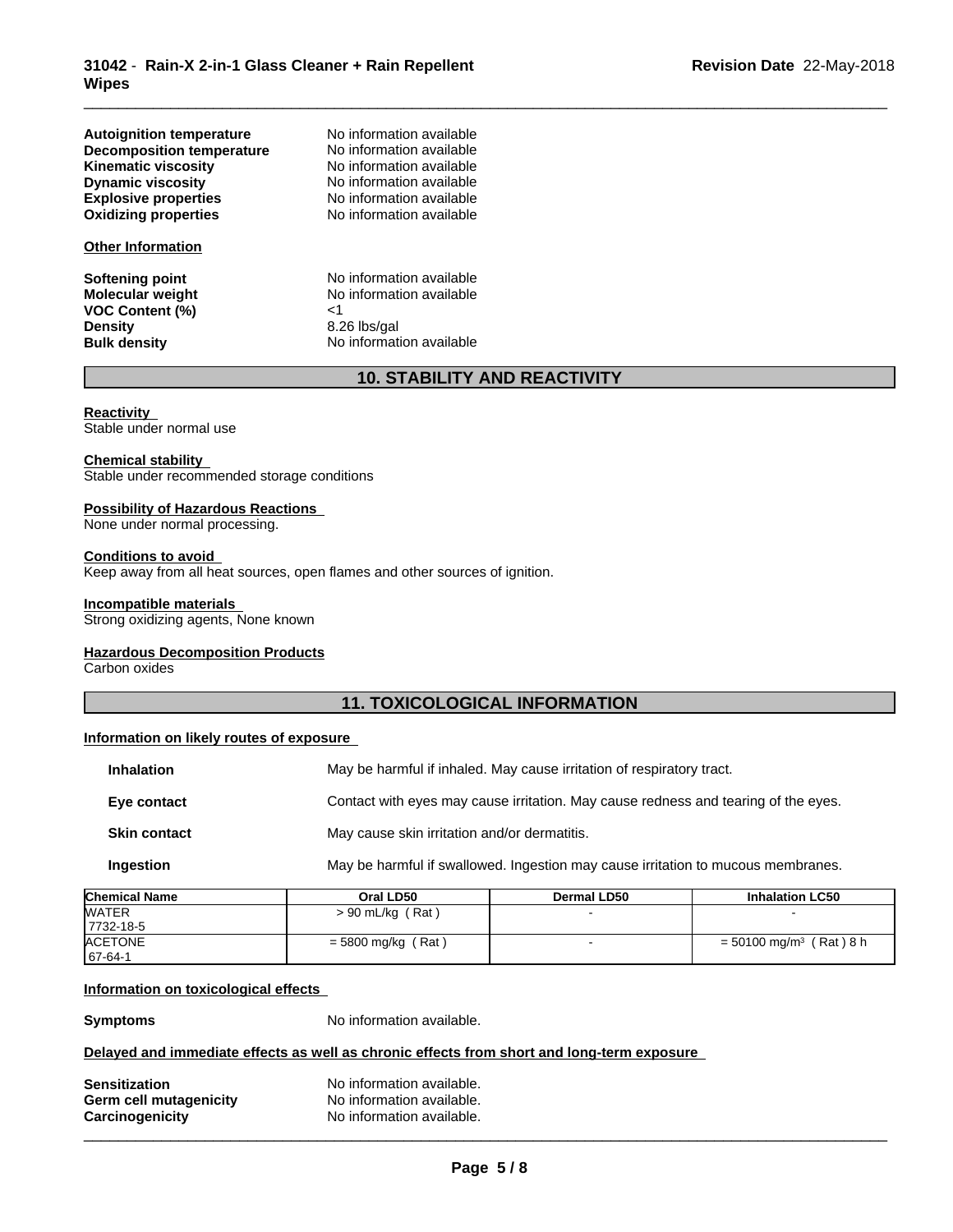**Target Organ Effects** Central nervous system, Eyes, Respiratory system, Skin.

\_\_\_\_\_\_\_\_\_\_\_\_\_\_\_\_\_\_\_\_\_\_\_\_\_\_\_\_\_\_\_\_\_\_\_\_\_\_\_\_\_\_\_\_\_\_\_\_\_\_\_\_\_\_\_\_\_\_\_\_\_\_\_\_\_\_\_\_\_\_\_\_\_\_\_\_\_\_\_\_\_\_\_\_\_\_\_\_\_\_\_\_\_

#### **The following values are calculated based on chapter 3.1 of the GHS document** . **ATEmix (oral)** 116000 mg<br>**ATEmix (inhalation-dust/mist)** 2004 mg/l **ATEmix** (inhalation-dust/mist)

### **12. ECOLOGICAL INFORMATION**

#### **Ecotoxicity**

#### **Persistence and degradability**

No information available.

#### **Bioaccumulation**

No information available.

#### **Mobility**

Disperses in water.

| <b>Chemical Name</b> | <b>Partition coefficient</b> |
|----------------------|------------------------------|
| <b>ACETONE</b>       | $\sim$<br>J.24               |
| 67-64-1              |                              |

#### **Other adverse effects**

No information available

## **13. DISPOSAL CONSIDERATIONS**

| Waste treatment methods    |                                                                                                                                        |
|----------------------------|----------------------------------------------------------------------------------------------------------------------------------------|
| <b>Disposal of wastes</b>  | Recover or recycle if possible. Disposal should be in accordance with applicable regional.<br>national and local laws and regulations. |
| Contaminated packaging     | Do not reuse container.                                                                                                                |
| <b>US EPA Waste Number</b> | U002                                                                                                                                   |

This product contains one or more substances that are listed with the State of California as a hazardous waste.

| <b>Chemical Name</b>                                  | California<br>ا Hazardous Waste Status |
|-------------------------------------------------------|----------------------------------------|
| TONF<br>$\triangle$ $\cap$ $\Gamma$<br>. .<br>67-64-1 | 'gnitable                              |

### **14. TRANSPORT INFORMATION**

| <b>DOT</b>            |                                                                                      |
|-----------------------|--------------------------------------------------------------------------------------|
| UN/ID No              | UN3175                                                                               |
| Proper shipping name: | Solids Containing Flammable Liquid, n.o.s, (contains acetone), Limited Quantity (LQ) |
| <b>Hazard Class</b>   | 4.1                                                                                  |
| <b>Packing Group</b>  | Ш                                                                                    |
| <b>IATA</b>           |                                                                                      |
| UN/ID No              | UN3175                                                                               |
| Proper shipping name: | Solids Containing Flammable Liquid, n.o.s, (contains acetone), Limited Quantity (LQ) |
| <b>Hazard Class</b>   | 4.1                                                                                  |
| <b>Packing Group</b>  | $\mathsf{I}$                                                                         |
|                       |                                                                                      |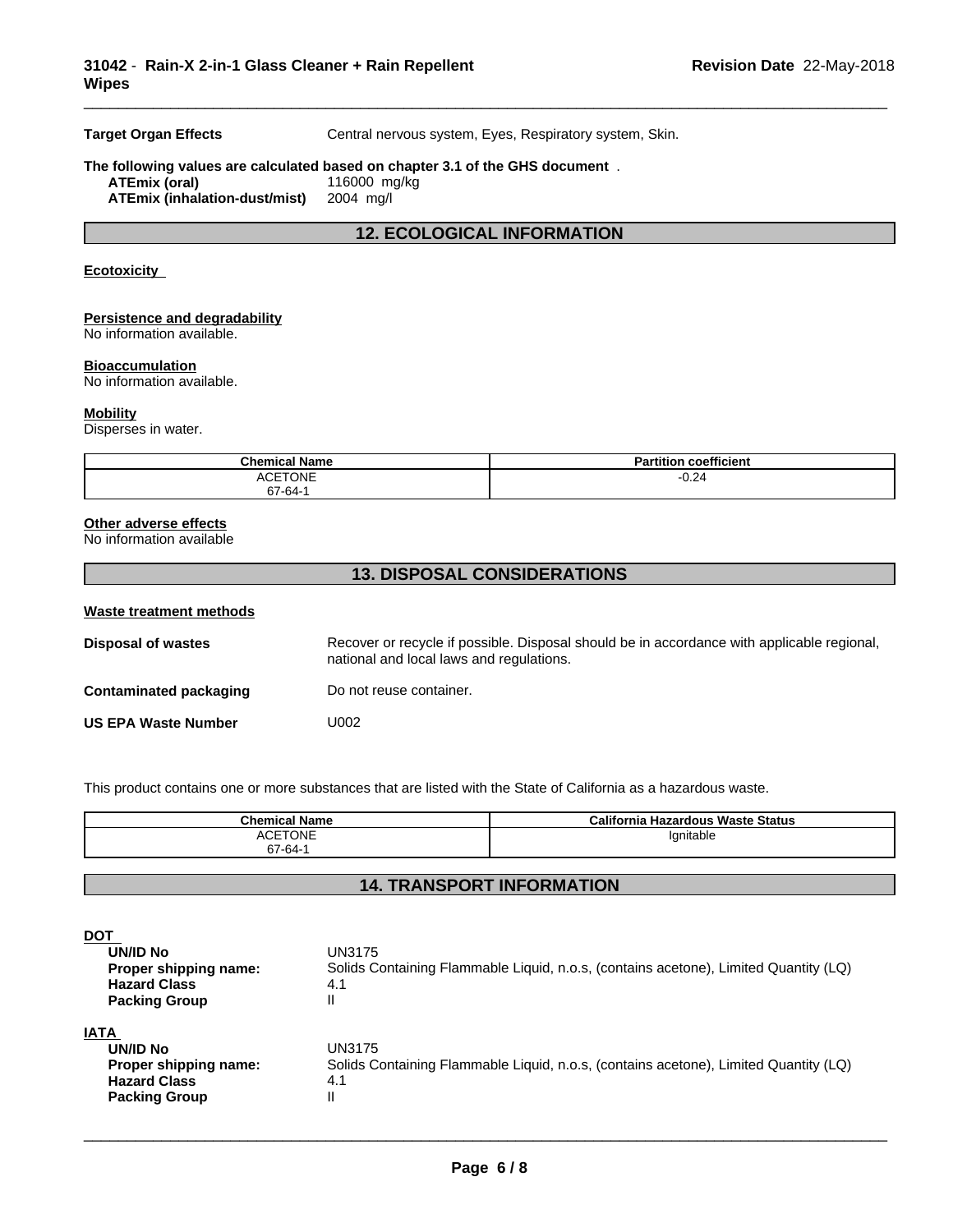#### **IMDG**

| .                     |                                                                                      |
|-----------------------|--------------------------------------------------------------------------------------|
| UN/ID No              | UN3175                                                                               |
| Proper shipping name: | Solids Containing Flammable Liquid, n.o.s. (contains acetone), Limited Quantity (LQ) |
| <b>Hazard Class</b>   |                                                                                      |
| <b>Packing Group</b>  |                                                                                      |

\_\_\_\_\_\_\_\_\_\_\_\_\_\_\_\_\_\_\_\_\_\_\_\_\_\_\_\_\_\_\_\_\_\_\_\_\_\_\_\_\_\_\_\_\_\_\_\_\_\_\_\_\_\_\_\_\_\_\_\_\_\_\_\_\_\_\_\_\_\_\_\_\_\_\_\_\_\_\_\_\_\_\_\_\_\_\_\_\_\_\_\_\_

## **15. REGULATORY INFORMATION**

| <b>International Inventories</b> |          |  |
|----------------------------------|----------|--|
| <b>TSCA</b>                      | Complies |  |
| <b>DSL/NDSL</b>                  | Complies |  |
| <b>EINECS/ELINCS</b>             | Complies |  |
| <b>ENCS</b>                      | Complies |  |
| <b>IECSC</b>                     | Complies |  |
| <b>KECL</b>                      | Complies |  |
| <b>PICCS</b>                     | Complies |  |
| <b>AICS</b>                      | Complies |  |

#### **Legend:**

**TSCA** - United States Toxic Substances Control Act Section 8(b) Inventory **DSL/NDSL** - Canadian Domestic Substances List/Non-Domestic Substances List **EINECS/ELINCS** - European Inventory of Existing Chemical Substances/European List of Notified Chemical Substances **ENCS** - Japan Existing and New Chemical Substances **IECSC** - China Inventory of Existing Chemical Substances **KECL** - Korean Existing and Evaluated Chemical Substances **PICCS** - Philippines Inventory of Chemicals and Chemical Substances **AICS** - Australian Inventory of Chemical Substances

#### **US Federal Regulations**

#### **SARA 313**

Section 313 of Title III of the Superfund Amendments and Reauthorization Act of 1986 (SARA). This product does not contain any chemicals which are subject to the reporting requirements of the Act and Title 40 of the Code of Federal Regulations, Part 372

#### **SARA 311/312 Hazard Categories**

| Acute health hazard               | N٥ |
|-----------------------------------|----|
| <b>Chronic Health Hazard</b>      | No |
| Fire hazard                       | N٥ |
| Sudden release of pressure hazard | No |
| <b>Reactive Hazard</b>            | No |

#### **CWA** (Clean Water Act)

This product does not contain any substances regulated as pollutants pursuant to the Clean Water Act (40 CFR 122.21 and 40 CFR 122.42)

#### **CERCLA**

This material, as supplied, contains one or more substances regulated as a hazardous substance under the Comprehensive Environmental Response Compensation and Liability Act (CERCLA) (40 CFR 302)

| <b>Chemical Name</b>        | <b>Hazardous Substances RQs</b> | <b>CERCLA/SARA RQ</b> | <b>Reportable Quantity (RQ)</b> |
|-----------------------------|---------------------------------|-----------------------|---------------------------------|
| <b>ACETONE</b>              | 5000 lb                         |                       | RQ 5000 lb final RQ             |
| $67 - 64 -$                 |                                 |                       | RQ 2270 kg final RQ             |
| <b>US State Regulations</b> |                                 |                       |                                 |

**California Proposition 65** This product does not contain any Proposition 65 chemicals **U.S. State Right-to-Know Regulations**

| <b>Chemical Name</b> | <b>New Jersey</b> | Massachusetts | Pennsylvania |
|----------------------|-------------------|---------------|--------------|
| <b>WATER</b>         |                   |               |              |
| 7732-18-5            |                   |               |              |
| <b>CETONE</b>        |                   |               |              |